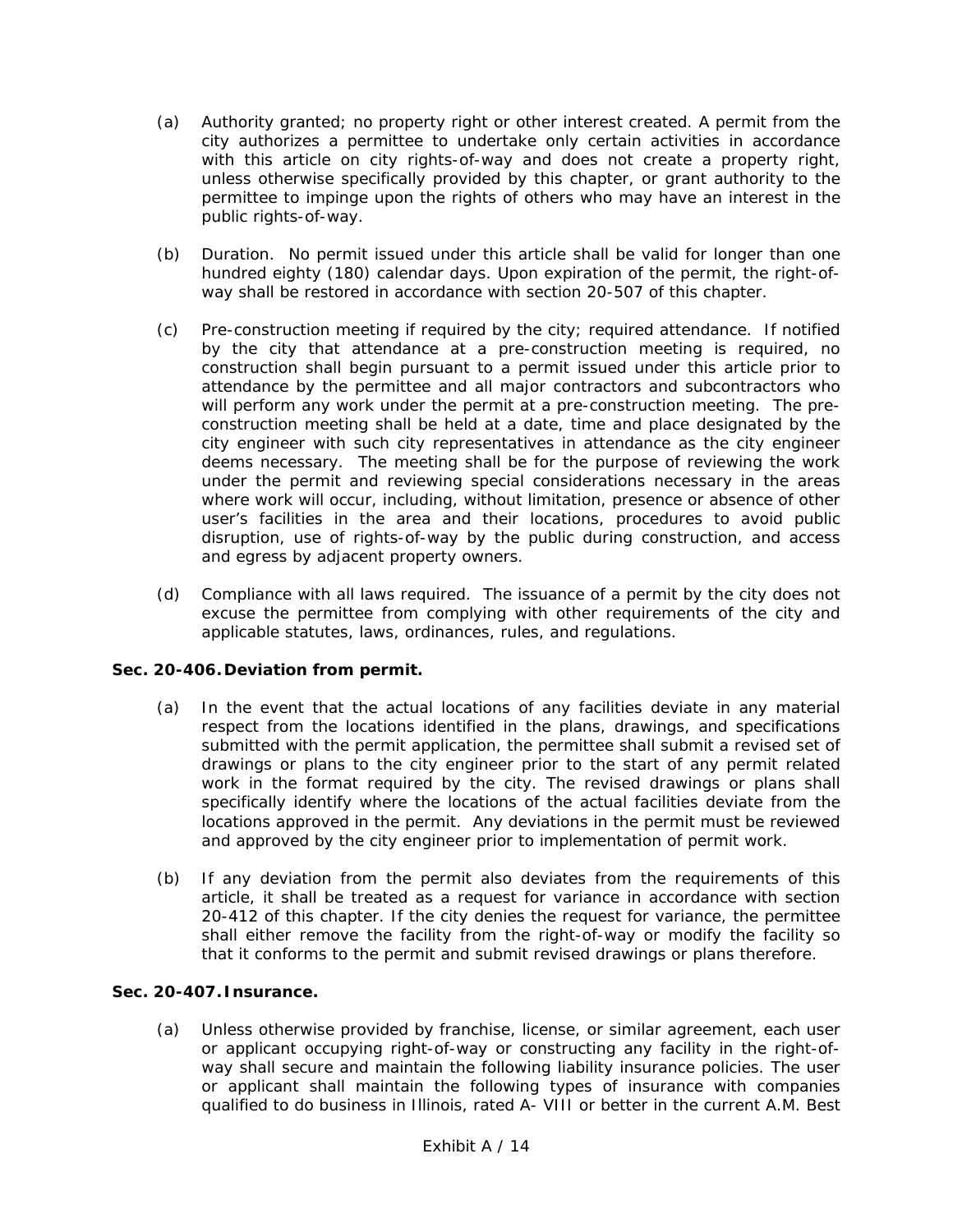key rating guide. Prior to commencing work, the user or applicant shall provide the city with insurance certificates evidencing such coverage.

- (1) Comprehensive General Liability insurance (CGL) and, if necessary, a commercial umbrella insurance policy to cover bodily injury to persons other than employees and for damage to tangible property, including loss of use thereof, including the following exposure:
	- a. All premises and operations.
	- b. Explosion, collapse, and underground damage.
	- c. Contractor's protective coverage for independent contractors or subcontractors employed by the contractor.
	- d. The usual personal liability endorsement with no exclusions pertaining to employment.

The CGL insurance shall be written on ISO occurrence form CG 00 01 (or substitute form providing equivalent coverage) and shall cover liability arising from premises, operations, independent contractors, subcontractors, and personal and advertising injury. The city, its officers, and employees shall be included as insured under the CGL, using ISO additional insured endorsement 20 10 07/04 or substitute providing equivalent coverage, and under the commercial umbrella. A waiver of subrogation in favor of the city and its officers shall be included. Completed operations coverage shall be for one year, using Form CG 2037 07/04. The insurance shall apply as primary and non-contributory insurance with respect to any other insurance or self-insurance programs afforded to the city. A copy of the primary/non-contributory endorsement shall be included with the certificate.

- (2) Comprehensive Automobile Liability, and if necessary, commercial umbrella liability insurance policy to cover bodily injury and property damage arising out of the ownership, maintenance and/or use of any motor vehicle, including owned, non-owned and hired vehicles. In light of standard policy provisions concerning (a) loading and unloading and (b) definitions pertaining to motor vehicles licensed for road use versus unlicensed or self-propelled construction equipment, it is strongly recommended that the comprehensive General Liability and the Comprehensive Auto Liability be written by the insurance carrier, though not necessarily in one policy.
- (3) Worker's Compensation Insurance including employer's liability to cover employee injuries or disease compensable under the Worker's Compensation Statutes of Illinois disability benefit laws, if any. A waiver of subrogation in favor of the city shall be required.
- (b) Limits of liability. The required limits of liability of insurance coverages required above shall be not less than the following:
	- 1. Worker's Compensation

Coverage A – Compensation Statutory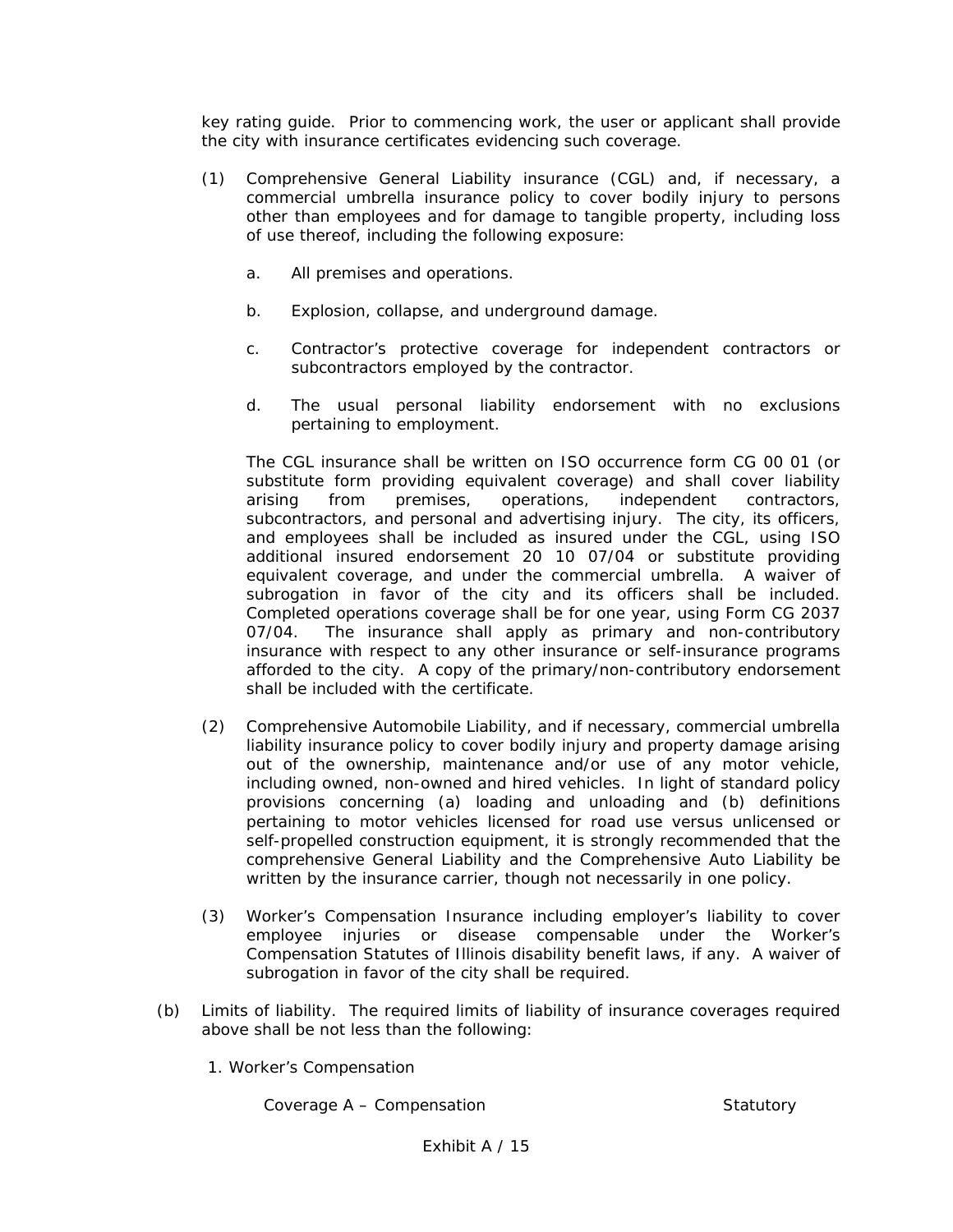| Coverage B - Employer's Liability                                                   | \$500,000                  |
|-------------------------------------------------------------------------------------|----------------------------|
| 2. Comprehensive General Liability                                                  |                            |
| Bodily Injury – Each Occurrence<br>Bodily Injury - Aggregate (Completed Operations) | \$1,000,000<br>\$2,000,000 |
| 3. Comprehensive Automobile Liability                                               |                            |
| Combined Single Limit                                                               | \$1,000,000                |
| Umbrella: (providing coverage in excess of items, 1,<br>4.<br>2, 8, 3)              | \$1,000,000                |

- (c) Copies required. The user or applicant shall provide copies of any of the policies required by this section to the city within ten (10) days following receipt of a written request therefore from the city.
- (d) Maintenance and renewal of required coverages. The insurance policies required by this section shall contain the following endorsement:

"It is hereby understood and agreed that this policy may not be canceled nor the intention not to renew be stated until thirty (30) days after receipt by the City of Urbana, by registered mail or certified mail, return receipt requested, of a written notice addressed to the city engineer of such intent to cancel or not to renew."

- (e) Within ten (10) days after receipt by the city of a notice of intent to cancel or not to renew insurance, and in no event later than ten (10) days prior to said cancellation, the user or applicant shall obtain and furnish to the city evidence of replacement insurance policies meeting the requirements of this section.
- (f) Exceptions. Individual owner occupied single family residential property owners who are performing the permitted activities at their own property without compensation for labor to others shall be exempt from the above insurance requirements but shall furnish a certificate of insurance with general liability insurance with limits of not less than three hundred thousand dollars (\$300,000.00) and shall sign a statement to the effect that the property is occupied by the owner and that all work shall be done and conform to all city ordinances, rules, and regulations that are applicable.

### **Sec. 20-408. Indemnification.**

By occupying or constructing facilities in the right-of-way, a user or applicant shall be deemed to agree to defend, indemnify, and hold the city and its elected and appointed officials and officers, employees, agents, and representatives harmless from and against any and all injuries, claims, demands, judgments, damages, losses and expenses, including reasonable attorney's fees and costs of suit or defense, arising out of, resulting from, or alleged to arise out of or result from the negligent, careless, or wrongful acts, omissions, failures to act, or misconduct of the user or its affiliates, officers, employees, agents, contractors, or subcontractors in the construction of facilities or occupancy of the rights-ofway, and in providing or offering service over the facilities, whether such acts or omissions are authorized, allowed or prohibited by this article or by a franchise, license, or similar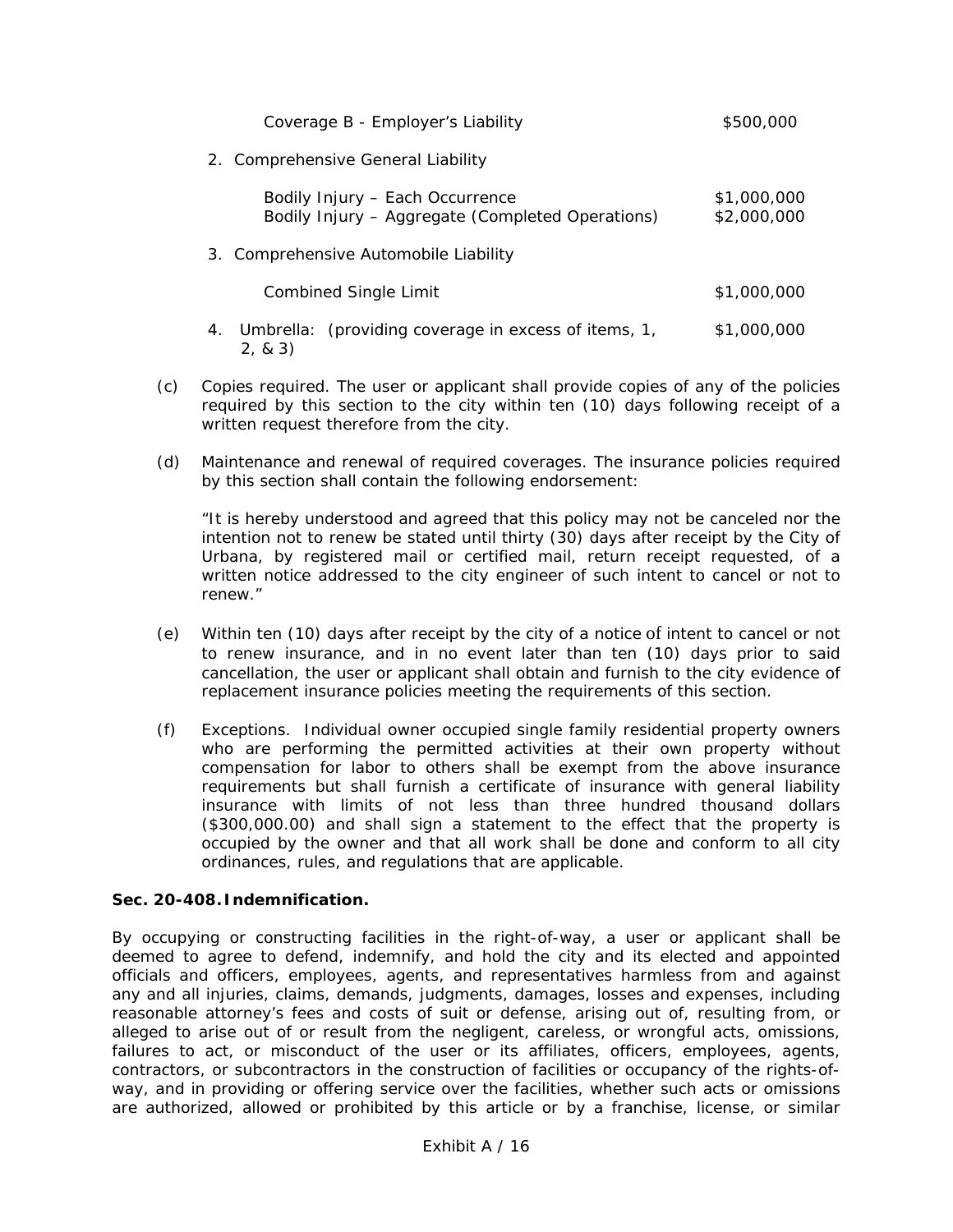agreement; provided, however, that the user's indemnity obligations hereunder shall not apply to any injuries, claims, demands, judgments, damages, losses or expenses that are determined by agreement or court finding to have resulted from the sole negligence, misconduct, or breach of this article by the city, its officials, officers, employees, agents, or representatives. By accepting a permit, the permit holder agrees to the provisions of this section.

# **Sec. 20-409.Security.**

- (a) Purpose. A permittee shall continuously maintain a security in accordance with this section at the permittee's sole cost and expense until the completion of the work authorized under the permit. The purposes of the security are as follows:
	- (1) The faithful performance by the permittee of all the requirements of this article;
	- (2) Any expenditure, damage, or loss incurred by the city occasioned by the permittee's failure to comply with any codes, rules, regulations, orders, permits, or other directives of the city issued pursuant to this article; and
	- (3) The payment by the permittee of all liens and all damages, claims, costs, or expenses that the city may pay or incur by reason of any action or nonperformance by the permittee in violation of this article, including, without limitation, any damage to right-of-way or restoration work the permittee is required by this article to perform that the city must perform itself or have completed as a consequence solely of the permittee's failure to perform or complete, and all other payments due the city from the permittee pursuant to this article or any other applicable law.
- (b) Form. The permittee shall provide the security to the city in the form, at the permittee's election, of a surety bond in a form acceptable to the city or an unconditional letter of credit in a form acceptable to the city. Any surety bond or letter of credit provided pursuant to this subsection shall, at a minimum:
	- (1) Provide that the surety will not be canceled without prior notice to the city and the permittee;
	- (2) Not require the consent of the permittee prior to collection by the city of any amounts covered by it; and
	- (3) Provide a location convenient to the city and within the State of Illinois at which it can be drawn.
- (c) Amount. The dollar amount of the security shall be \$10,000, except as provided in subsection (g) of this section. This amount shall be sufficient to provide for the reasonably estimated cost to restore the right-of-way to at least as good a condition as that existing prior to the construction under the permit, as determined by the city engineer, and the reasonable, directly related costs that the city estimates are likely to be incurred if the permittee fails to perform such restoration. Where the construction of facilities proposed under the permit will be performed in phases in multiple locations in the city, with each phase consisting of construction of facilities in one location or a related group of locations, and where construction in another phase will not be undertaken prior